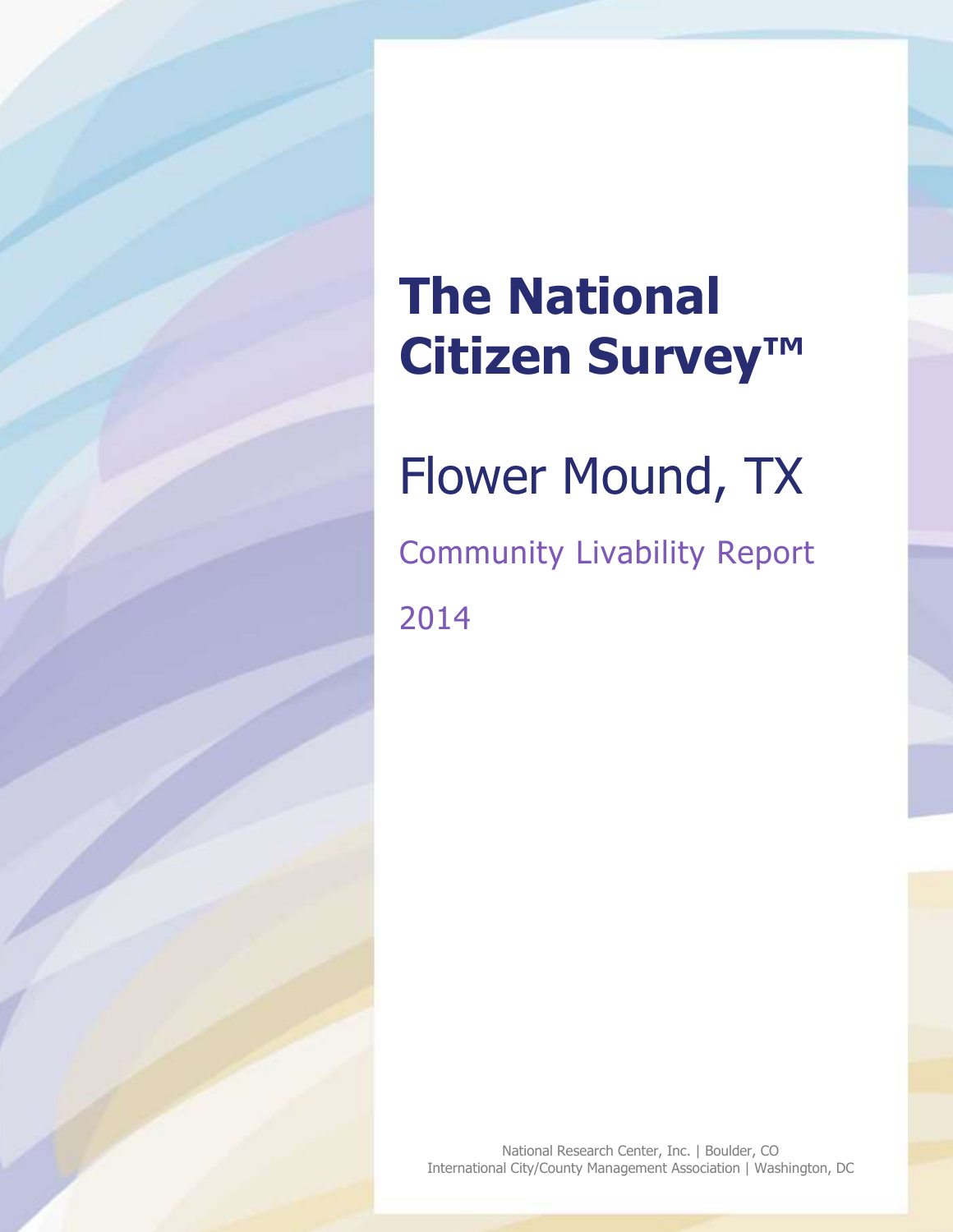## **Contents**

The National Citizen Survey™ © 2001-2014 National Research Center, Inc.

National Research Center, Inc. International City/County Management Association 2955 Valmont Road, Suite 300 777 North Capitol Street NE, Suite 500 Boulder, CO 80301 Washington, DC 20002 www.n-r-c.com • 303-444-7863 www.icma.org • 202-289-ICMA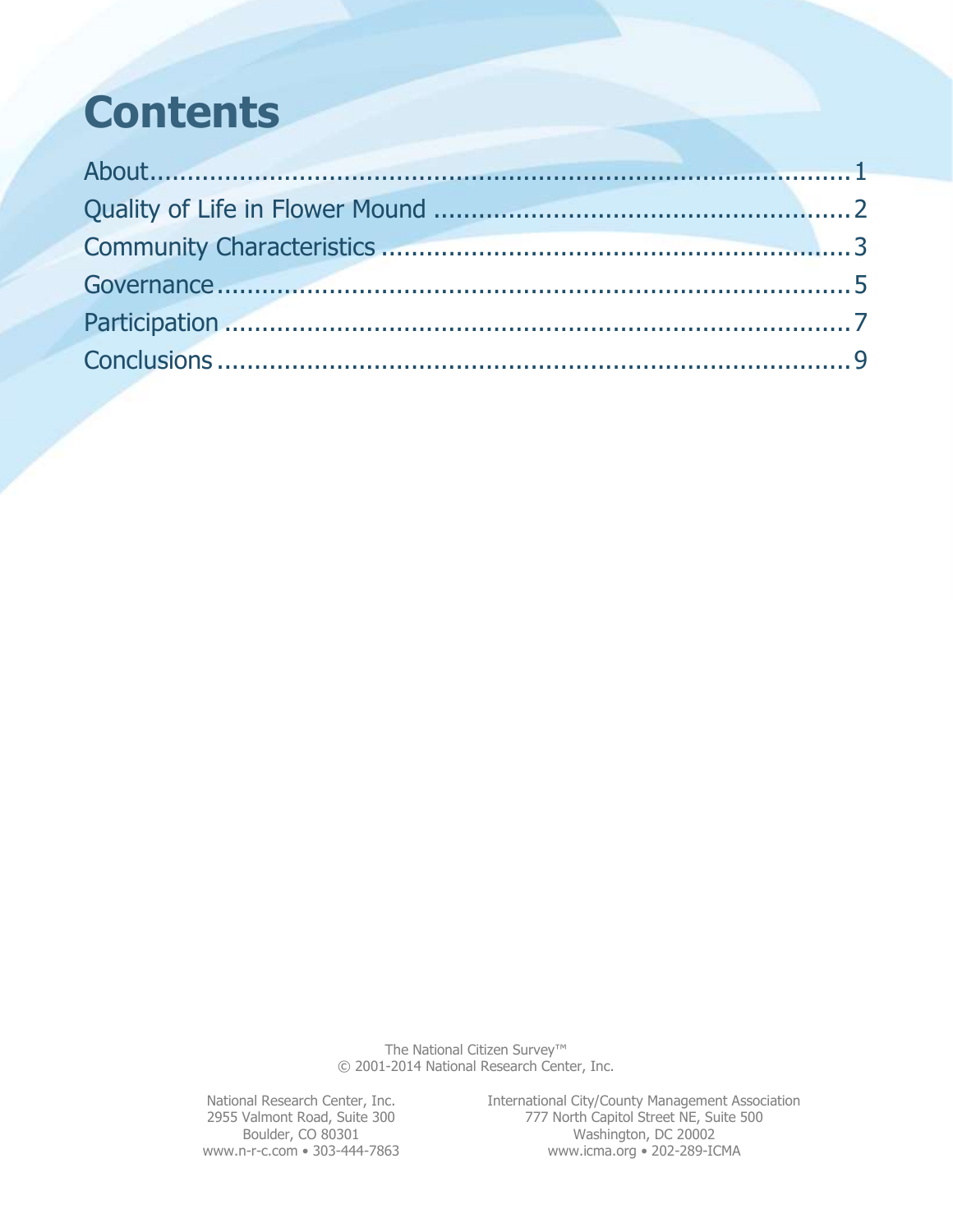## <span id="page-2-0"></span>**About**

The National Citizen Survey™ (The NCS) report is about the "livability" of Flower Mound. The phrase "livable community" is used here to evoke a place that is not simply habitable, but that is desirable. It is not only where people do live, but where they want to live.

Great communities are partnerships of the government, private sector, community-based organizations and residents, all geographically connected. The NCS captures residents' opinions within the three pillars of a community (Community Characteristics, Governance and Participation) across eight central facets of community (Safety, Mobility, Natural Environment, Built Environment, Economy, Recreation and Wellness, Education and Enrichment and Community Engagement).

The Community Livability Report provides the opinions of a representative sample of 417 residents of the Town of Flower Mound. The margin of error around any reported percentage is 5% for the entire sample. The full description of methods used to garner these opinions can be found in the *Technical Appendices* provided under separate cover.

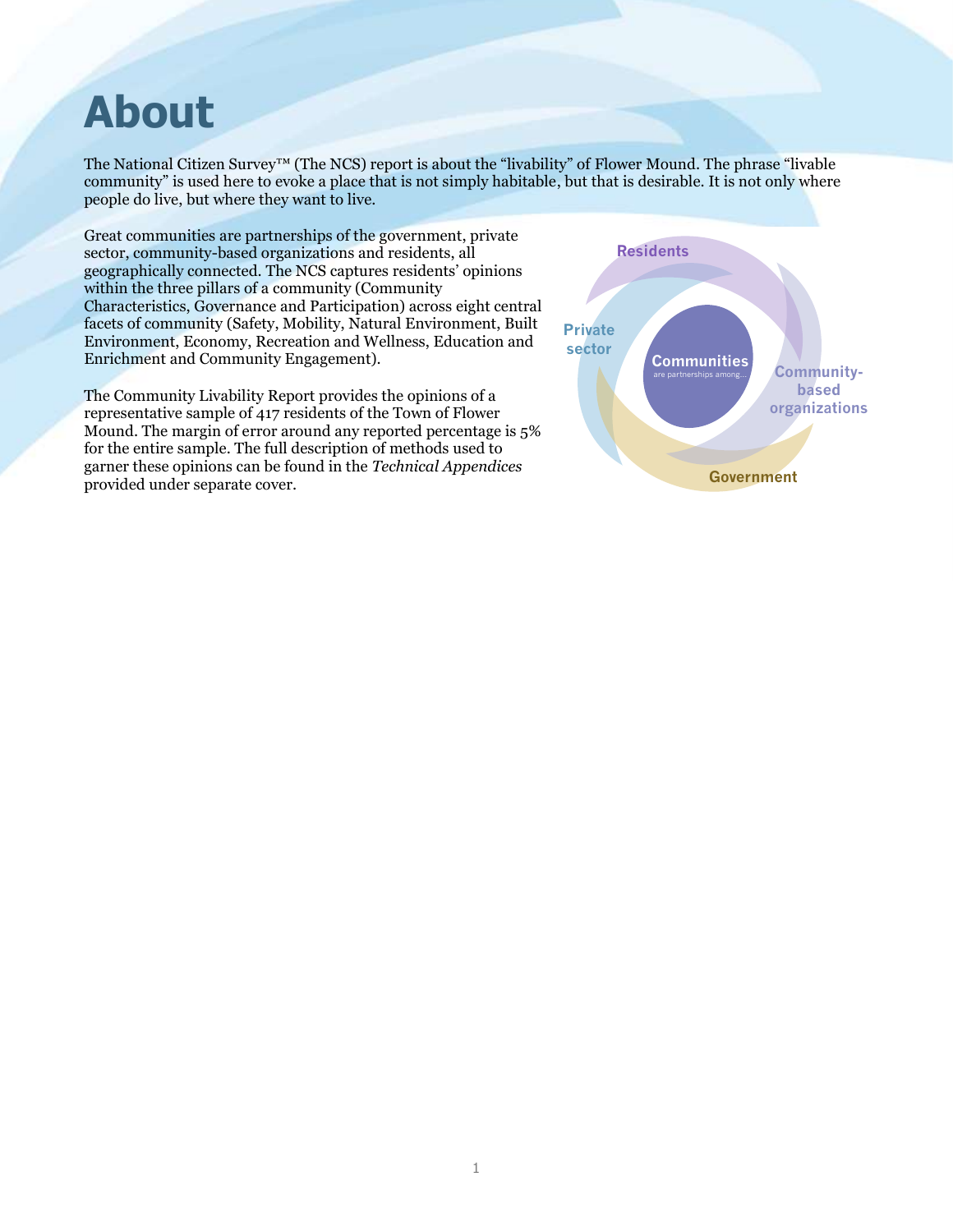## <span id="page-3-0"></span>**Quality of Life in Flower Mound**

Almost all residents rated the quality of life in Flower Mound as "excellent" or "good." The rating for the overall quality of life in Flower Mound was higher than the national benchmark (see Appendix B of the *Technical Appendices* provided under separate cover).

Shown below are the eight facets of community. The color of each community facet summarizes how residents rated it across the three sections of the survey that represent the pillars of a community – Community Characteristics, Governance and Participation. When most ratings across the three pillars were higher than the benchmark, the color for that facet is the darkest shade; when most ratings were lower than the benchmark, the color is the lightest shade. A mix of ratings (higher and lower than the benchmark) results in a color between the extremes.



In addition to a summary of ratings, the image below includes one or more stars to indicate which community facets were the most important focus areas for the community. Residents identified Safety and Economy as priorities for the Flower Mound community in the coming two years. Overall, Flower Mound residents gave strong ratings to the facet of Built Environment, which was rated higher than the national benchmark. The remaining seven facets received favorable ratings and were similar to other communities across the nation. This overview of the key aspects of community quality provides a quick summary of where residents see exceptionally strong performance and where performance offers the greatest opportunity for improvement. Linking quality to importance offers community members and leaders a view into the characteristics of the community that matter most and that seem to be working best.

Details that support these findings are contained in the remainder of this Livability Report, starting with the ratings for Community Characteristics, Governance and ending with Participation.

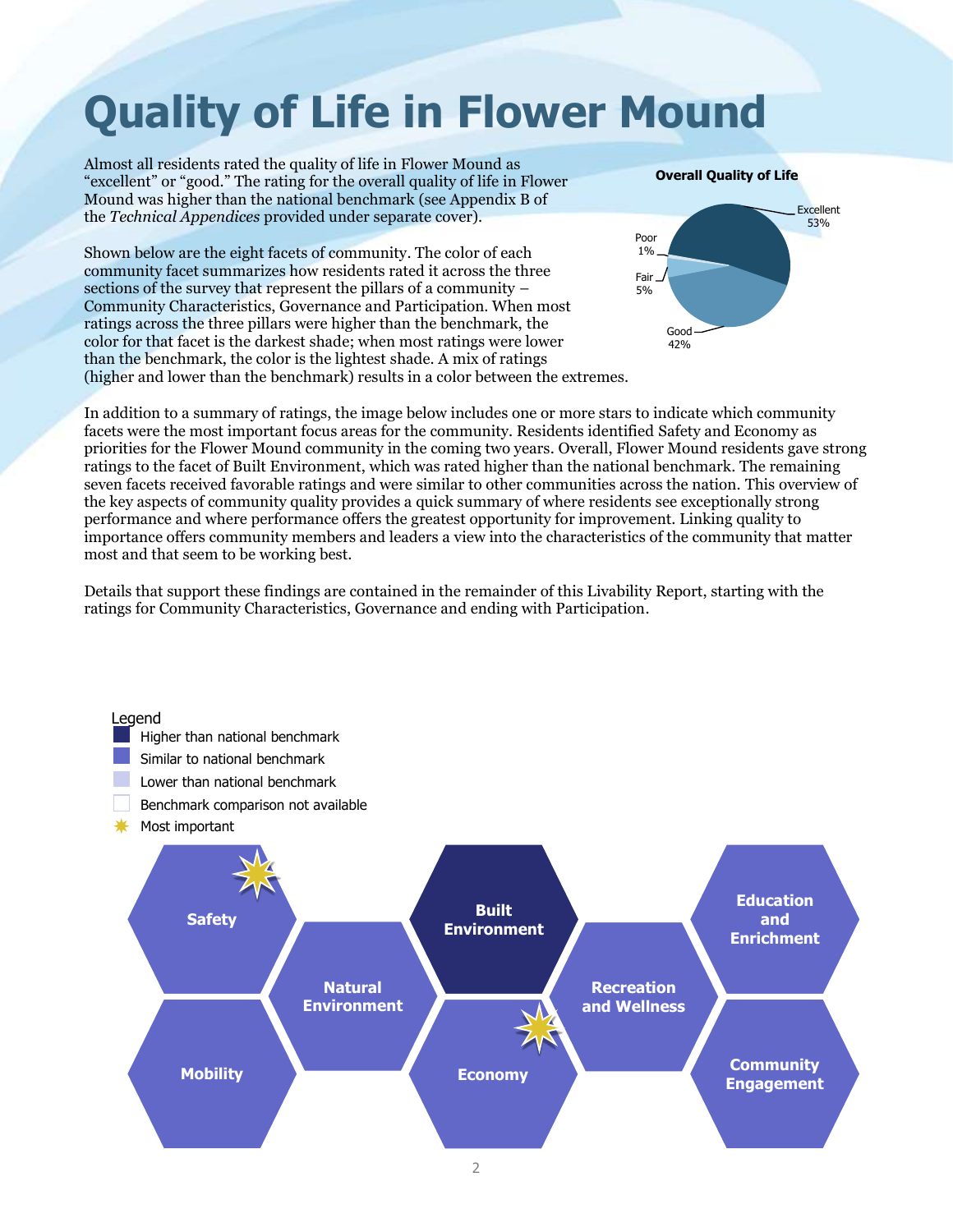## <span id="page-4-0"></span>**Community Characteristics**

### What makes a community livable, attractive and a place where people want to be?

Overall quality of community life represents the natural ambience, services and amenities that make for an attractive community. How residents rate their overall quality of life is an indicator of the overall health of a community. In the case of Flower Mound, 95% rated the Town as an "excellent" or "good" place to live. Respondents' ratings of Flower Mound as a place to live were higher than ratings in other communities across the nation.

In addition to rating the Town as a place to live, respondents rated several aspects of community quality including Flower Mound as a place to raise children and to retire, their neighborhood as a place to live, the overall image or reputation of Flower Mound and its overall appearance. The ratings for overall image of Flower Mound, overall appearance, neighborhood as a place to live and Flower Mound as a place to raise children were strong and rated higher than the national benchmark, while Flower Mound as a place to retire received ratings similar to other communities across the nation.

Delving deeper into Community Characteristics, survey respondents rated over 40 features of the community within the eight facets of Community Livability. When benchmark comparisons were available, these ratings tended to be similar to or higher than the national benchmark. At least 9 in 10 respondents rated aspects of Safety in Flower Mound, one of the facets of the community that was identified as a focus area for the next two years, favorably, while over 8 in 10 felt positively about the Natural Environment. Aspects of Mobility were somewhat mixed, as residents rated traffic flow, travel by car and overall ease of travel more positively than ease of walking



and travel by bicycle. The facet of Recreation and Wellness received strong ratings in Flower Mound, with health and wellness, mental health care, preventive health services, health care, availability of affordable quality food and fitness opportunities all rated higher than those in other communities across the nation. Similarly, aspects of Built Environment were viewed favorably as well, with over 7 in 10 respondents rating the overall built environment, new development, housing options and public places in Flower Mound as "excellent" or "good." Ratings for Built Environment were higher than or similar to the national benchmark.

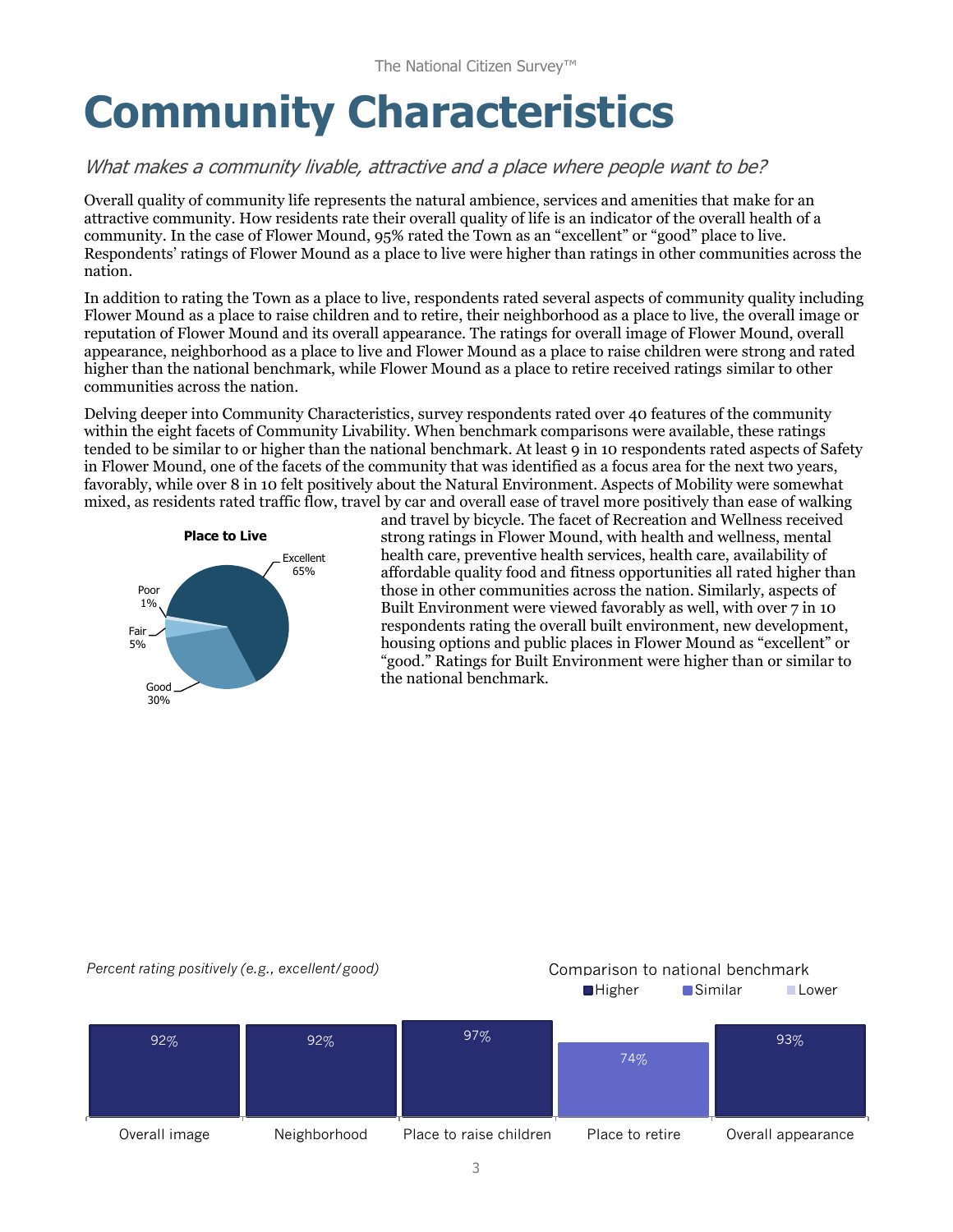### Figure 1: Aspects of Community Characteristics

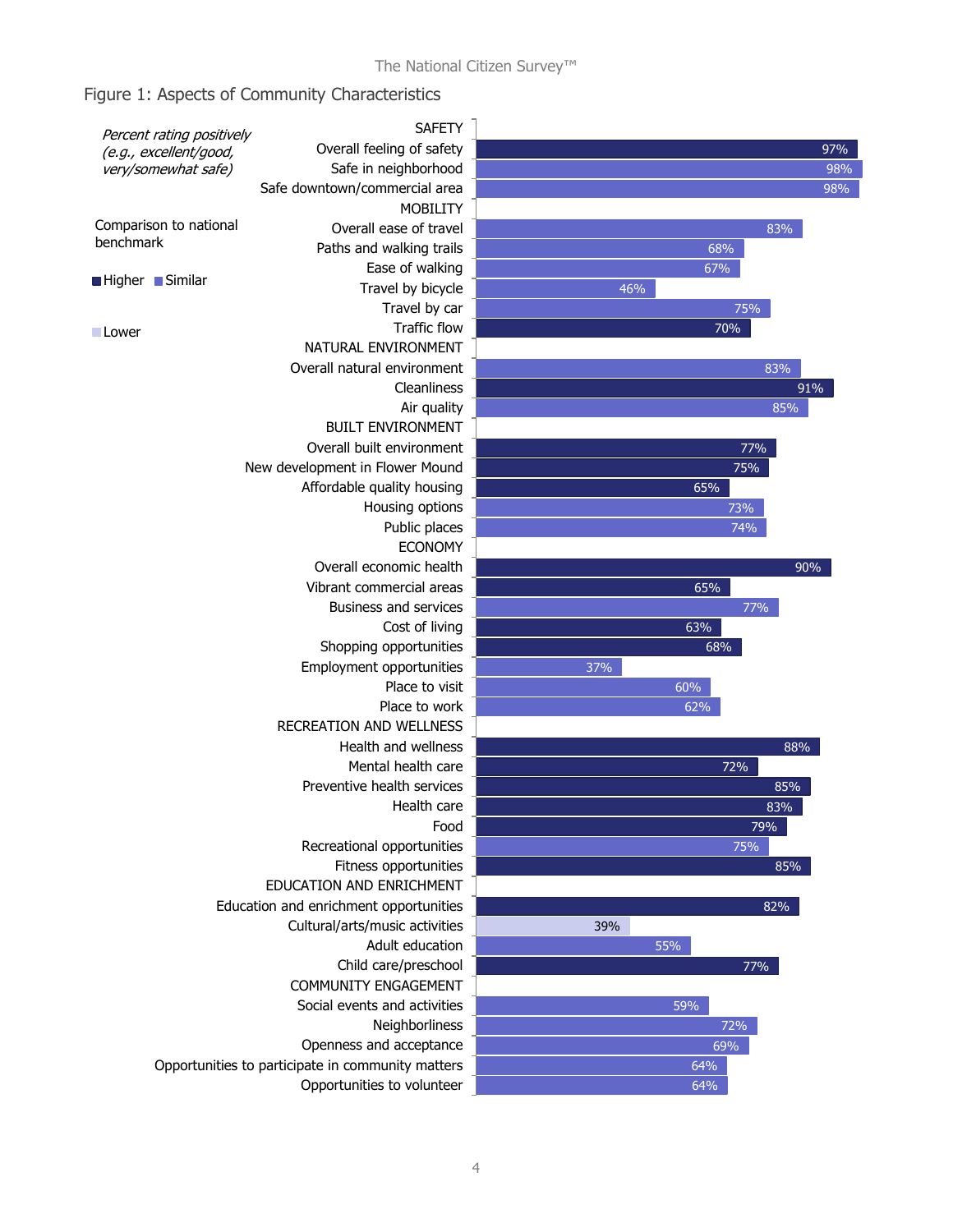## <span id="page-6-0"></span>**Governance**

### How well does the government of Flower Mound meet the needs and expectations of its residents?

The overall quality of the services provided by Flower Mound as well as the manner in which these services are provided are a key component of how residents rate their quality of life. The overall quality of services provided by the Town of Flower Mound were rated as "excellent" or "good" by 85% of respondents, while services provided by the Federal Government were rated as "excellent" or "good" by 34% of respondents. Ratings for the services provided by Flower Mound were similar to national benchmark comparisons.

Survey respondents also rated various aspects of Flower Mound's leadership and governance. Most of these ratings were positive and similar to the national benchmark. About two-thirds of respondents felt the Town did an excellent or good job of welcoming citizen involvement, treating all residents fairly, being honest and acting in the best interest of Flower Mound. Residents were generally pleased with the overall direction of the community and had confidence in Town government.

Respondents evaluated over 30 individual services and amenities available in Flower Mound. These services and amenities were rated positively by at least half of respondents and tended to be either similar to or higher than national benchmark comparisons. Services within the Natural Environment received some of the highest ratings, with close to 9 in 10 respondents giving favorable ratings to recycling, yard waste pick-up and drinking water. Similarly, Built Environment received strong ratings as well; storm drainage, code enforcement and cable



television all received ratings that were higher than the national benchmark. A majority of respondents rated Mobility-related services as "excellent" or "good." Safety services, one of the two facets most important to residents, received positive ratings from a majority of residents, with crime prevention and animal control rated higher than those in other communities across the nation.

*Percent rating positively (e.g., excellent/good)* Comparison to national benchmark

■Higher **Bimilar** Lower

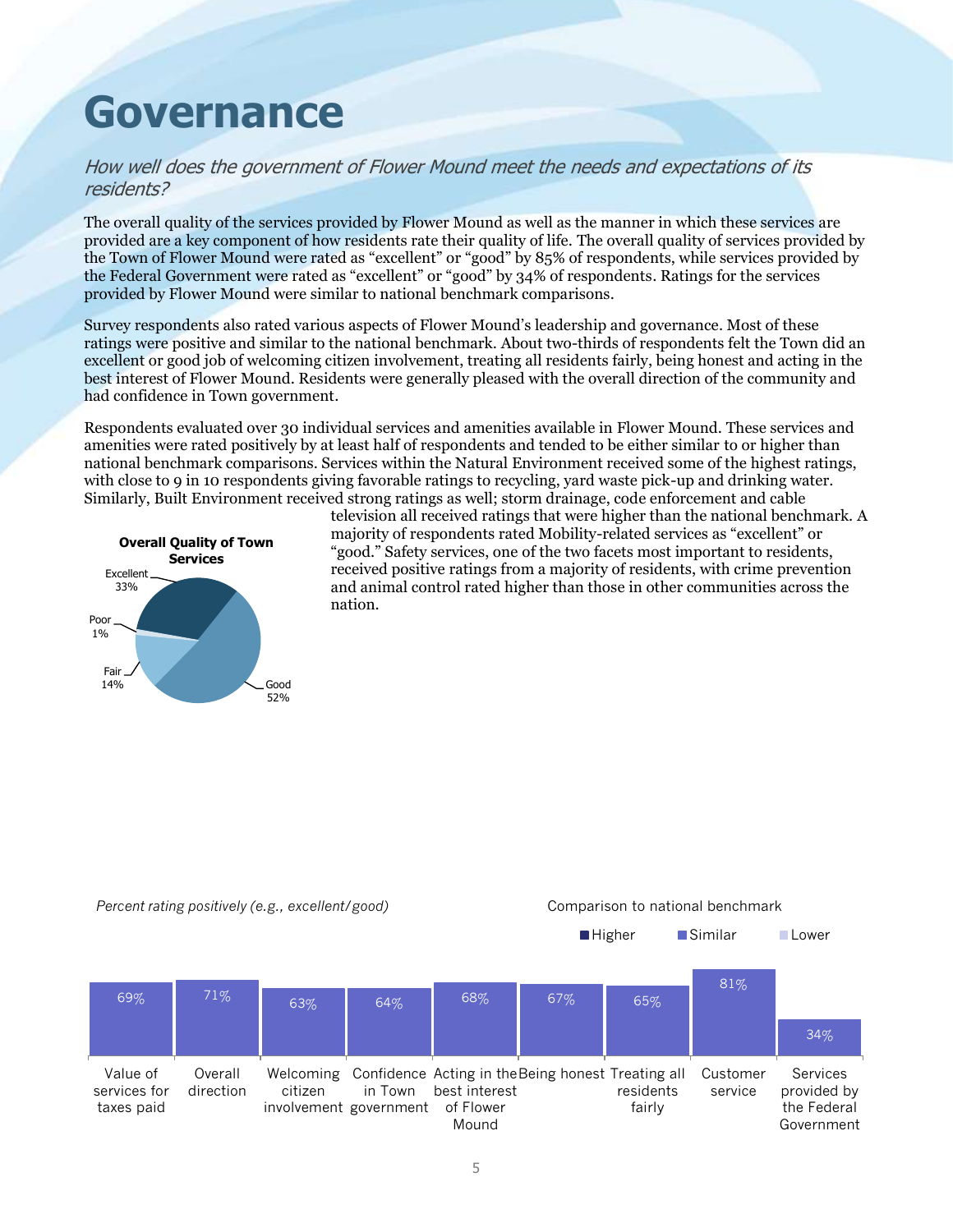### Figure 2: Aspects of Governance

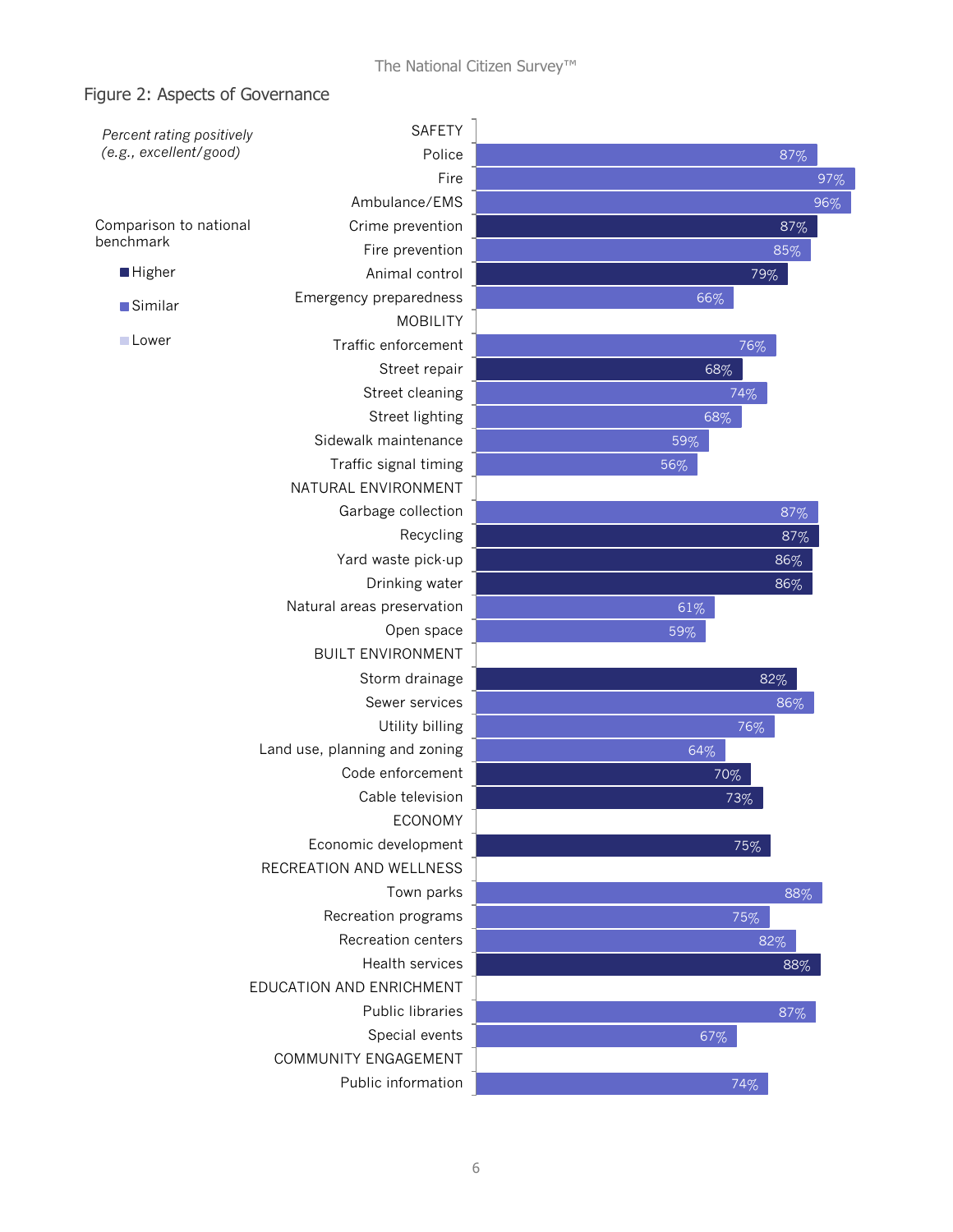## <span id="page-8-0"></span>**Participation**

## Are the residents of Flower Mound connected to the community and each other?

An engaged community harnesses its most valuable resource, its residents. The connections and trust among residents, government, businesses and other organizations help to create a sense of community; a shared sense of membership, belonging and history. About three-quarters of respondents rated the sense of community in Flower Mound as "excellent" or "good," and a strong majority of residents would recommend living in Flower Mound and plan to stay in Flower Mound for the next five years. These ratings were similar to the benchmark. About half of the respondents reported contacting a Flower Mound employee within the last 12 months, which was similar to the benchmark.

The survey included over 30 activities and behaviors for which respondents indicated how often they participated in or performed each, if at all. Overall, the extent to which respondents participated in these activities varied, but tended to be similar when compared to the activity levels of residents in other communities.

At least 8 in 10 Flower Mound residents reported participating in activities related to the Natural Environment, including recycling at a higher rate in Flower Mound than in other communities. Participation in the Economy, one of the two key focus areas of Flower Mound, was mixed. About 4 in 10 respondents thought the economy of Flower Mound will have a positive impact on their income, which was higher than the national benchmark. However, only 33% of respondents work in Flower Mound, which was lower than in other communities. Most respondents had talked to or visited with neighbors, read and watched the local news or voted in local elections, but few had volunteered or watched or attended a local public meeting.



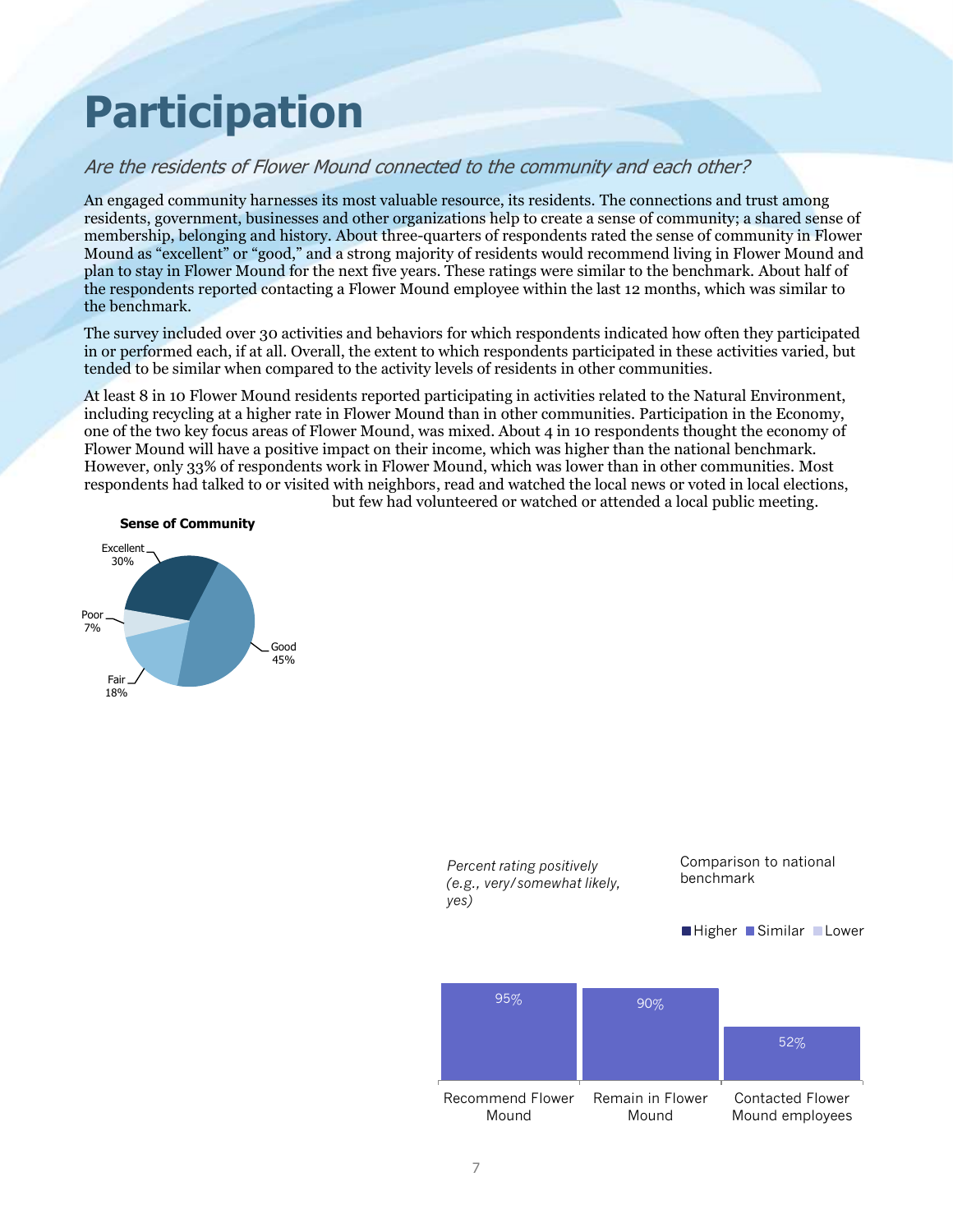## Figure 3: Aspects of Participation

| Percent rating positively                              | SAFETY                                      |             |
|--------------------------------------------------------|---------------------------------------------|-------------|
| (e.g., yes, more than<br>once a month,                 | Stocked supplies for an emergency           |             |
| always/sometimes)                                      | Did NOT report a crime                      |             |
|                                                        | Was NOT the victim of a crime               |             |
| Comparison to national<br>benchmark                    | <b>MOBILITY</b>                             |             |
|                                                        | Carpooled instead of driving alone          |             |
| <b>Higher</b>                                          | Walked or biked instead of driving          |             |
| <b>Similar</b>                                         | NATURAL ENVIRONMENT                         |             |
| <b>■Lower</b>                                          | Conserved water                             |             |
|                                                        | Made home more energy efficient             |             |
|                                                        | Recycled at home                            |             |
|                                                        | <b>BUILT ENVIRONMENT</b>                    |             |
|                                                        | Did NOT observe a code violation            |             |
|                                                        | NOT under housing cost stress               |             |
|                                                        | <b>ECONOMY</b>                              |             |
|                                                        | Purchased goods or services in Flower Mound |             |
|                                                        | Economy will have positive impact on income |             |
|                                                        | Work in Flower Mound                        |             |
|                                                        | RECREATION AND WELLNESS                     |             |
|                                                        | Used Flower Mound recreation centers        |             |
|                                                        | Visited a Town park                         |             |
|                                                        | Ate 5 portions of fruits and vegetables     |             |
| Participated in moderate or vigorous physical activity |                                             |             |
|                                                        | In very good to excellent health            |             |
|                                                        | EDUCATION AND ENRICHMENT                    |             |
|                                                        | Used Flower Mound public libraries          |             |
|                                                        | Attended a Town-sponsored event             |             |
|                                                        | COMMUNITY ENGAGEMENT                        |             |
|                                                        | Campaigned for an issue, cause or candidate | $1^{\circ}$ |
|                                                        | Contacted Flower Mound elected officials    | 16          |
|                                                        | Volunteered                                 |             |
|                                                        | Participated in a club                      |             |
|                                                        | Talked to or visited with neighbors         |             |
|                                                        | Done a favor for a neighbor                 |             |
|                                                        | Attended a local public meeting             |             |
|                                                        | Watched a local public meeting              |             |
|                                                        | Read or watched local news                  |             |
|                                                        | Voted in local elections                    |             |